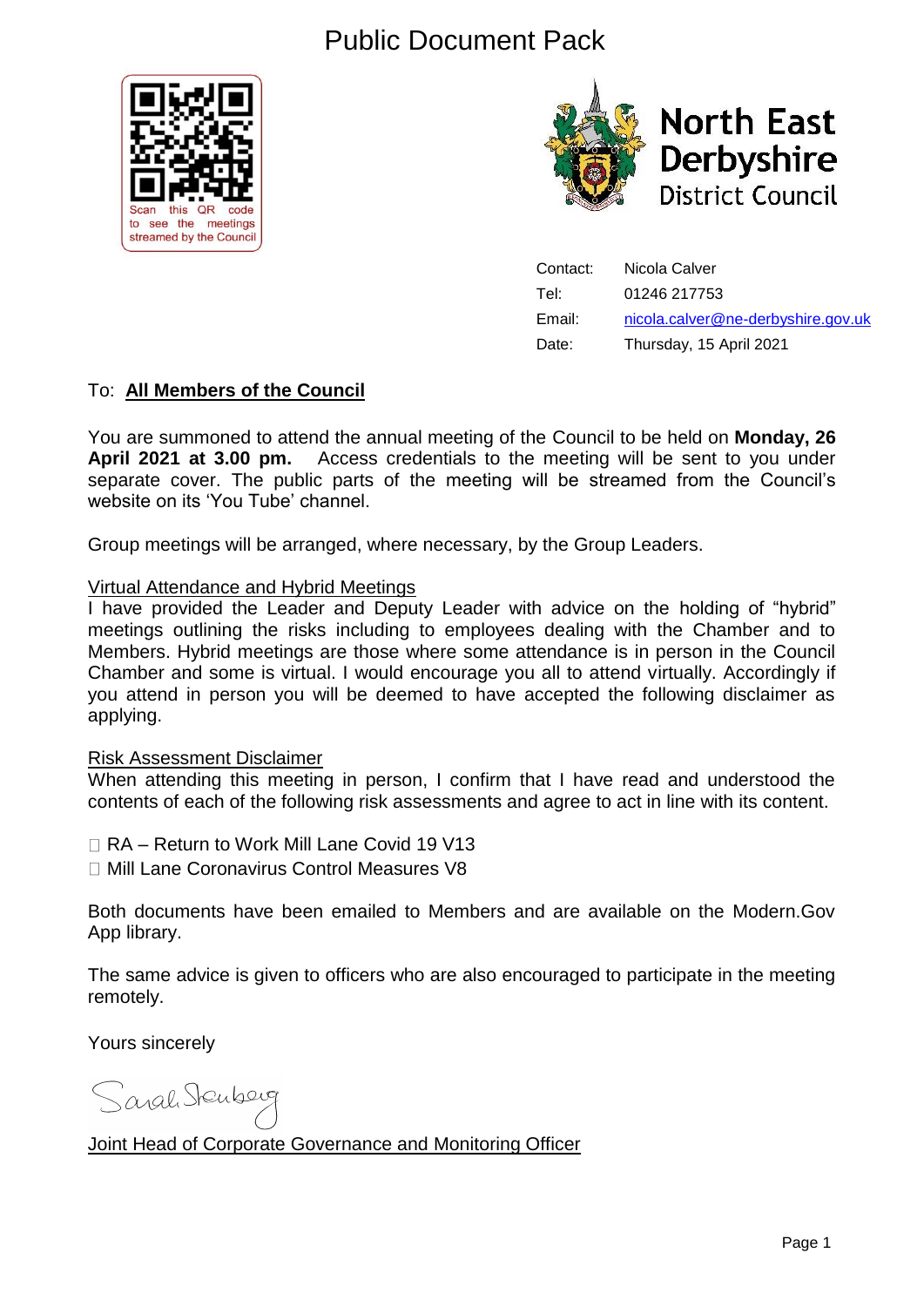## **A G E N D A**

### **1 Election of Chair of the Council**

To elect the Chair of the Council for the 2021/22 municipal year.

### **2 Address of Gratitude to Members by the Newly Elected Chair of Council**

The newly elected Chair of the Council will thank Members and explain their charitable and other priorities for the municipal year.

### **3 Address of Gratitude to the Outgoing Chair of Council**

Thanks will be given to the outgoing Chair of the Council for her fundraising events during the 2020/21 municipal year.

### **4 Apologies for Absence**

### **5 Declarations of Interest**

Members are requested to declare the existence and nature of any disclosable pecuniary interest and/or other interests, not already on their register of interests, in any items on the agenda and withdraw from the meeting at the appropriate time.

### **6 Minutes of Last Meeting** (Pages 4 - 9)

To approve as a correct record and the Chair to sign the attached Minutes of the Council meeting held on 8 March 2021.

### **7 Election of Vice Chair of the Council**

To appoint the Vice Chair of Council for the 2021/22 municipal year.

### **8 Appointment of Civic Chaplain**

### **9 Appointment of Civic Cadets**

### **10 Appointment of Cabinet - TO FOLLOW**

The Leader will announce Cabinet for the 2021/22 municipal year.

### **11 Appointments to Committees and Advisory Groups/Proportionality - TO FOLLOW**

To decide on the appointment of Members to Committees and Advisory Groups for the 2021/22 municipal year. The attached document sets out the nominations received to-date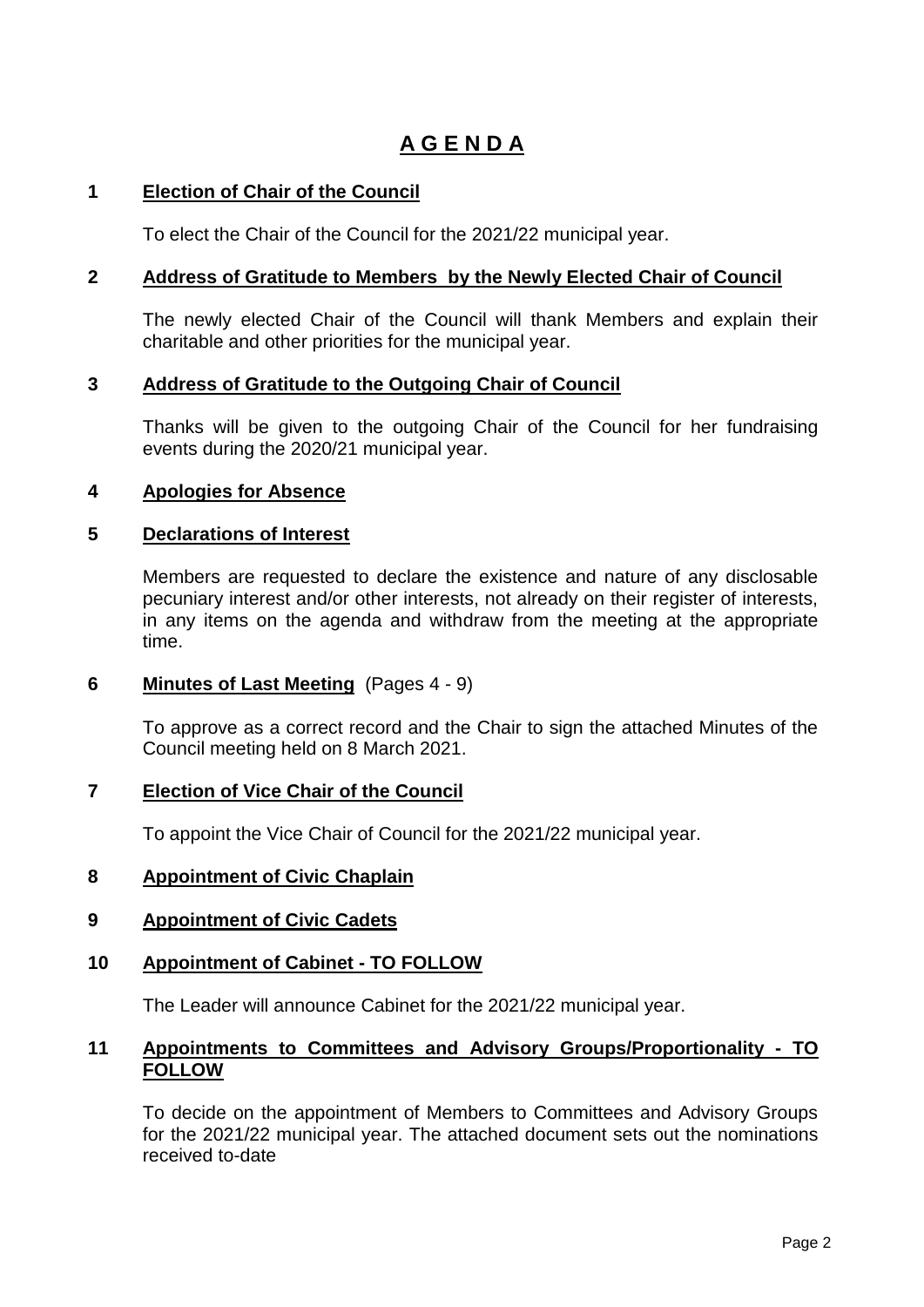### **12 Appointments of Chairs and Vice Chairs - TO FOLLOW**

To decide on the appointment of Committee Chairs and Vice-Chairs for the 2021/22 municipal year. The attached document sets out the nominations received to-date.

### **13 Scheme of Delegation - TO FOLLOW**

### **14 Review of the Council's Constitution - TO FOLLOW**

Report of the Joint Head of Corporate Governance and Monitoring Officer

### **15 Appointments to Outside Bodies - TO FOLLOW**

The document identifies those bodies to which the Council may appoint and the number of seats available on each body

### **16 Operation of Urgency Rules and Thresholds for Key Decisions** (Pages 10 - 14)

In accordance with the Council Procedure Rules, the Annual Meeting is required to set thresholds for Key Decisions. The attached document sets out the existing arrangements for adoption.

### **17 Chair's Urgent Business**

To consider any other matter which the Chair is of the opinion should be considered as a matter of urgency.

\_\_\_\_\_\_\_\_\_\_\_\_\_\_

| We speak<br>your language<br><b>North East Derbyshire</b><br>District Council      | Spanish<br><b>Hablamos su</b><br>idioma | If you require<br>this agenda in<br>large print<br>or another |  |
|------------------------------------------------------------------------------------|-----------------------------------------|---------------------------------------------------------------|--|
| Polish<br>Mówimy Twoim językiem                                                    | Slovak<br>Rozprávame Vaším<br>jazykom   | format<br>please call<br>us on                                |  |
| French<br>Nous parlons votre langue                                                | Chinese<br>我们会说你的语言                     | 01246<br>217753                                               |  |
| If you require an adjustment to enable you to participate in or access the meeting |                                         |                                                               |  |

please contact the Governance Team at least 72 hours before the meeting starts.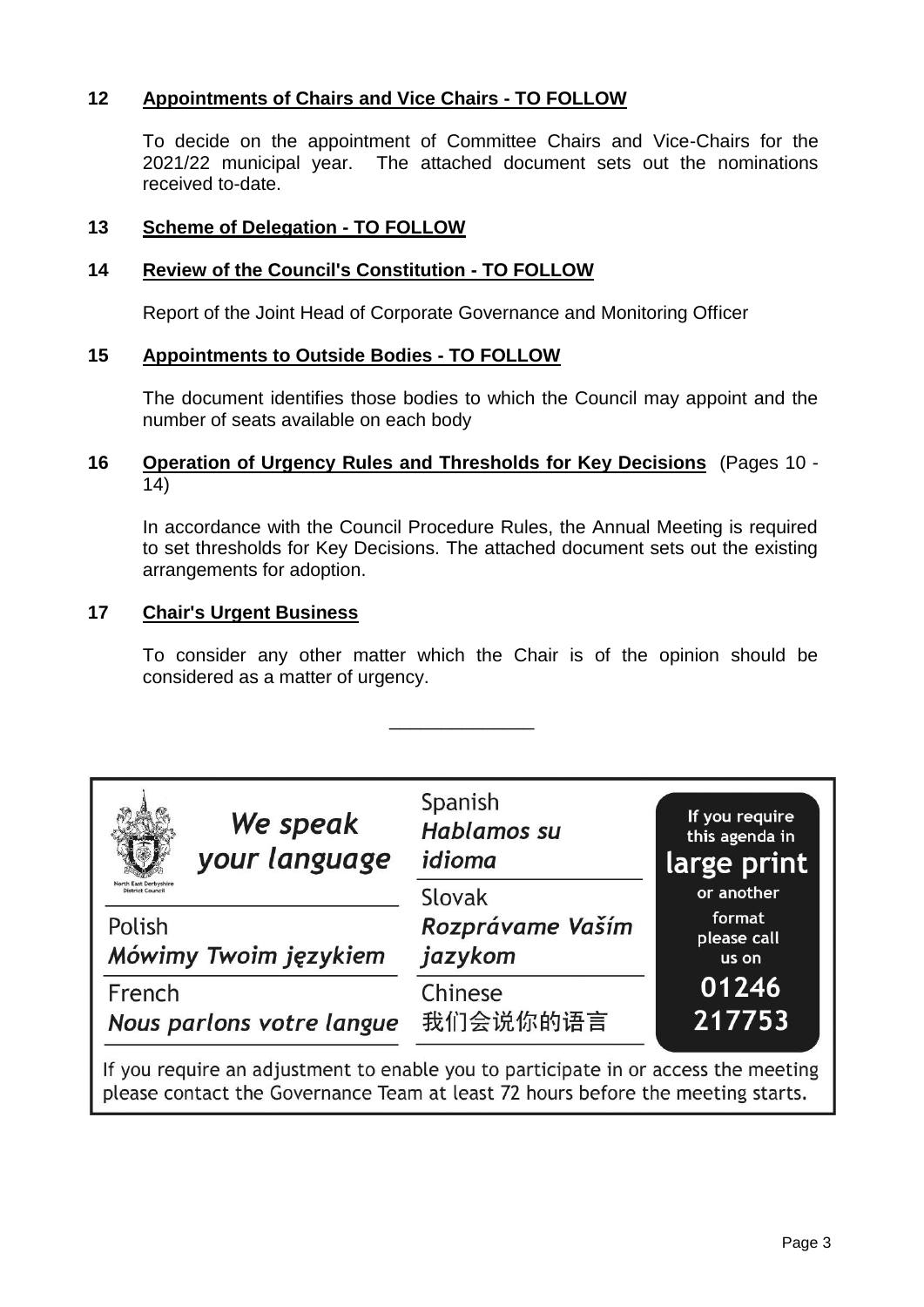# Agenda Item 6

### **COUNCIL**

### **MINUTES OF MEETING HELD ON MONDAY, 8 MARCH 2021**

### **Present:**

Councillor Pat Antcliff (Chair) (in the Chair) Councillor Martin E Thacker MBE JP (Vice-Chair)

Councillor Nigel Barker Councillor Jayne Barry Councillor William Armitage Councillor Joseph Birkin Councillor Kevin Bone Councillor Patricia Bone Councillor Stephen Clough Councillor Andrew Cooper Councillor Suzy Cornwell Councillor Charlotte Cupit Councillor Alex Dale Councillor Lilian Deighton Councillor Peter Elliott Councillor Michelle Emmens Councillor Angelique Foster Councillor Mark Foster Councillor John Funnell Councillor Roger Hall Councillor Maggie Jones Councillor Jeremy Kenyon Councillor Pat Kerry **Councillor Barry Lewis** Councillor Heather Liggett Councillor Gerry Morley Councillor Maureen Potts Councillor Alan Powell Councillor Carolyn Renwick Councillor Michael Roe Councillor Kathy Rouse Councillor Diana Ruff Councillor Ross Shipman Councillor Lee Stone Councillor Kevin Tait Councillor Richard Welton Councillor Nick Whitehead Councillor Brian Wright Councillor Philip Wright

Councillor David Hancock Councillor Anthony Hutchinson Councillor Paul Parkin Councillor Stephen Pickering Councillor Tracy Reader Councillor Oscar Gomez Reaney Agenda Item 6<br>
MARCH 2021<br>
air)<br>
Chair)<br>
Brirkin Birkin<br>
Brirkin<br>
Barkin<br>
a Bone<br>
v Cooper<br>
tte Cupit<br>
e Emmens<br>
Coster<br>
Hall<br>
Morley<br>
y Hutchinson<br>
y Hutchinson<br>
Pickering<br>
owell<br>
Bomez Reaney<br>
Ruff<br>
Dee<br>
Ruff<br>
one<br>
Might

### **Also Present:**

| G Callingham   | Director of Growth and Economic Development                       |
|----------------|-------------------------------------------------------------------|
| K Hanson       | Joint Director of Environment and Enforcement                     |
| L Hickin       | Joint Director of Corporate Resources and Head of Paid Service    |
| J Dethick      | Head of Finance and Resources, Section 151 Officer                |
| S Sternberg    | Joint Head Of Service - Corporate Governance & Monitoring Officer |
| S Gordon       | HR & OD Manager                                                   |
| N Calver       | Governance Manager                                                |
| M E Derbyshire | Members ICT & Training Officer                                    |
| A Maher        | Senior Governance Officer                                         |
| A Bond         | <b>Governance Officer</b>                                         |

### **COU/102 Apologies for Absence**

### **/20-21**

Apologies for absence had been received from Councillors L Hartshorne, E Hill, P Holmes, C Huckerby, J Ridgway and P Windley.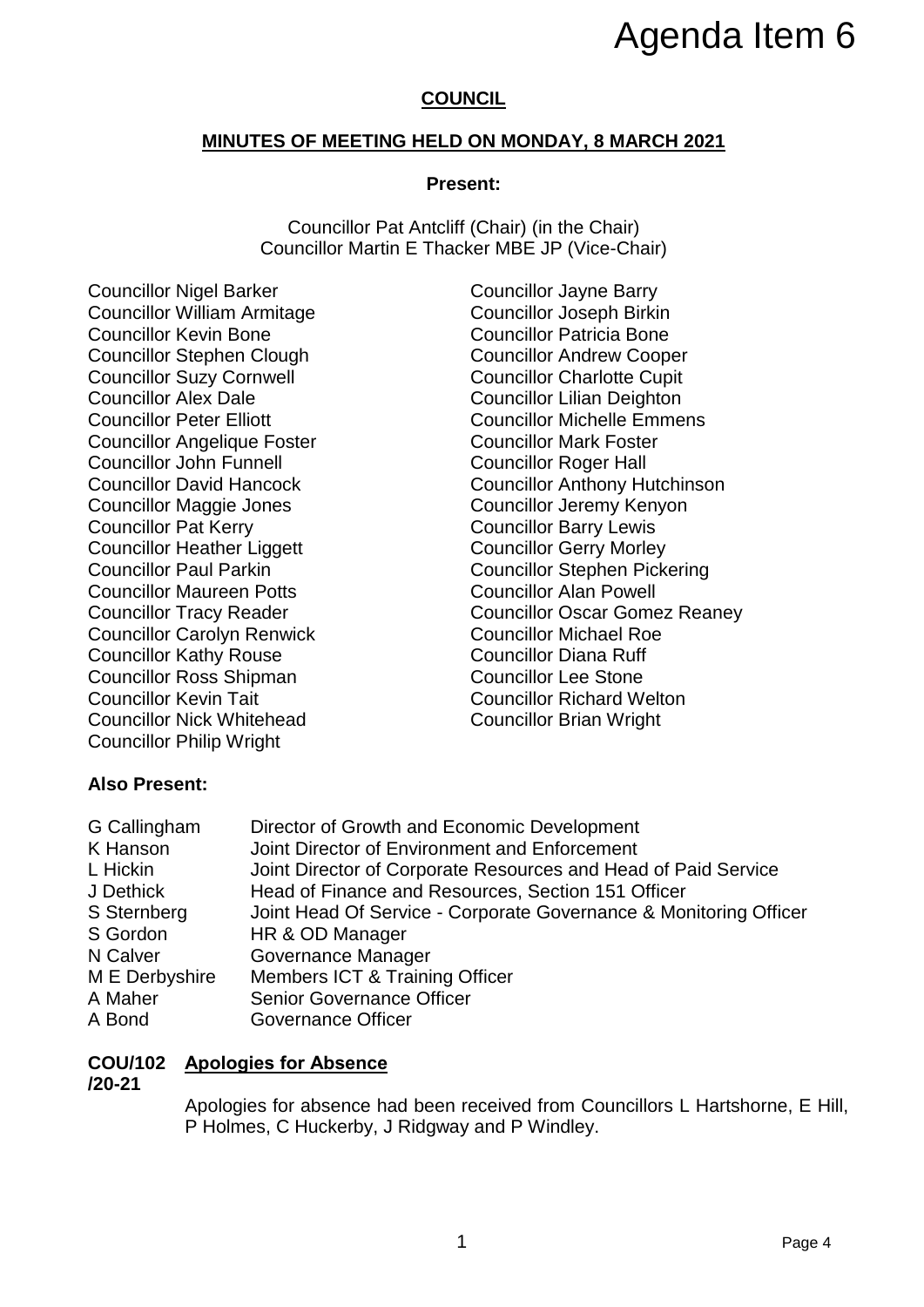#### **COU/103 Declarations of Interest**

**/20-21**

Councillor H Liggett declared an interest in Item 8, Annual Pay Policy Statement 2021-22, as the spouse of a Council employee. She intended to remain in the meeting during Council's consideration and determination on this matter.

#### **COU/104 Minutes of Last Meeting**

**/20-21**

RESOLVED – That the minutes of the Council meeting, held on 11 February 2021, be approved as a true record, subject to clarification on Minute: **COU/100/20-21.** Council had agreed that a letter be sent to former Councillor Clive Hunt, thanking him for the valuable contribution which he had made to the Council and wishing him well for the future (by acclamation).

### **COU/105 Chair's Announcements (if any)**

**/20-21**

The Chair of the Council made no announcements.

#### **COU/106 Leader's Announcements**

**/20-21**

The Leader of the Council, Councillor A Dale, expressed his thanks to all those who had helped reduce the spread of the Coronavirus (Covid-19) in the District, by observing social distancing guidance and the lockdown restrictions. He explained that as a consequence of this effort, North East Derbyshire now had one of the lowest infection rates in the County and was significantly below the national average. He urged everyone to continue to play their part in preventing the spread of the virus, so that infection rates could be reduced still further.

Councillor A Dale highlighted the ongoing support which the Council had given to the NHS during the Coronavirus (Covid-19) outbreak. He praised the work of the Sharley Park and other vaccination centres in the District, highlighting the positive reaction which they had received from local communities and their success in vaccinating so many people. In this context, Council was informed that more than 350,000 people across Derbyshire had now received their first vaccination treatment. Council welcomed this.

The Leader of the Council offered his thanks and congratulations to the Clay Cross Town Board, and those officers supporting it, for their successful application to the Government's Town Fund programme. Council heard that they had been awarded more than £24M from the programme. This funding would now be used to help implement the 'Clay Cross Town Investment Plan'. He believed that such substantial grant aid would benefit local communities and businesses in Clay Cross and also North East Derbyshire as a whole.

Council A Dale praised the action taken by the Council to ensure that the household waste recycling service in the District continued to operate, with minimal disruption, after the former contractor went into administration. He emphasised that by taking this action the Council had not only protected the service, but also the jobs of those who delivered it.

The Leader of the Council explained that additional funding had been secured from the Green Homes Scheme. This would contribute to the extensive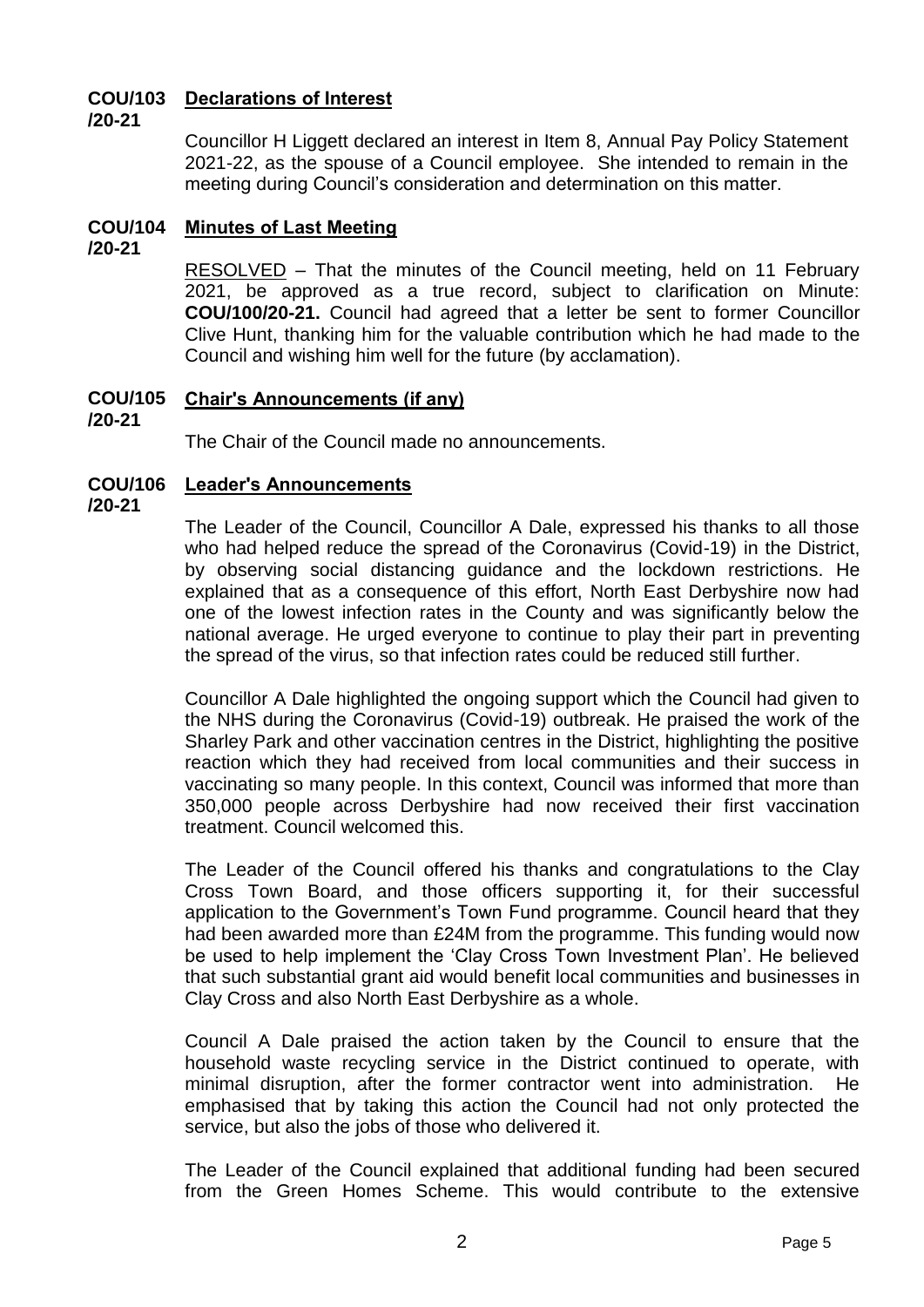improvements planned for 320 Council properties in the District. These improvements would benefit tenants, reduce carbon emissions and help to tackle locally the Climate Emergency.

Finally, the Leader of the Council thanked Members and officers for their support to the Chair of the Council and especially their support for her charitable appeals, Alzheimer's Research UK and the National Deaf Children's Society.

RESOLVED – That Council noted the announcements of the Leader of the Council, Councillor A Dale (by acclamation).

#### **COU/107 Public Participation**

**/20-21**

No questions had been submitted by the public.

#### **COU/108 Level of Council Tax 2021/22**

**/20-21**

The Portfolio Holder for Finance, Councillor P Parkin, reminded Members that under the Localism Act 2011 the Council was responsible for calculating the total Council Tax requirement for the North East Derbyshire area. This calculation included the requirements of the other preceptors as well as those of the Council. The other preceptors were Derbyshire County Council, the Derbyshire Police Authority, the Derbyshire Fire Authority and the Parish Councils within the District.

Members discussed the report. They heard about the way in which the Council Tax requirement had been calculated. They were also informed about the Council Tax collection rates during the current financial year and how, despite the impact of the Coronavirus (Covid-19) outbreak, these had remained high.

Councillor P Parkin and Councillor W Armitage moved and seconded the recommendation as set out in the report. As required by law the motion was put to a recorded vote and was carried

For the motion (45):

Councillors P Wright, B Wright, N Whitehead, R Welton, M Thacker, K Tait, L Stone, R Shipman, D Ruff, K Rouse, M Roe, C Renwick, T Reader, A Powell, M Potts, S Pickering, P Parkin, G Morley, H Liggett, B Lewis, P Kerry, J Kenyon, M Jones, A Hutchinson, D Hancock, R Hall, O Gomez Reaney, J Funnell, M Foster, A Foster, M Emmens, P Elliot, L Deighton, A Dale, C Cupit, S Cornwell, A Cooper, S Clough, P Bone, K Bone, J Birkin, J Barry, N Barker, W Armitage and P Antcliff

No Members voted against the Motion and no Members abstained.

### RESOLVED

That Council formally approved the Council Tax for the Financial Year 2021/22, as set out in the report.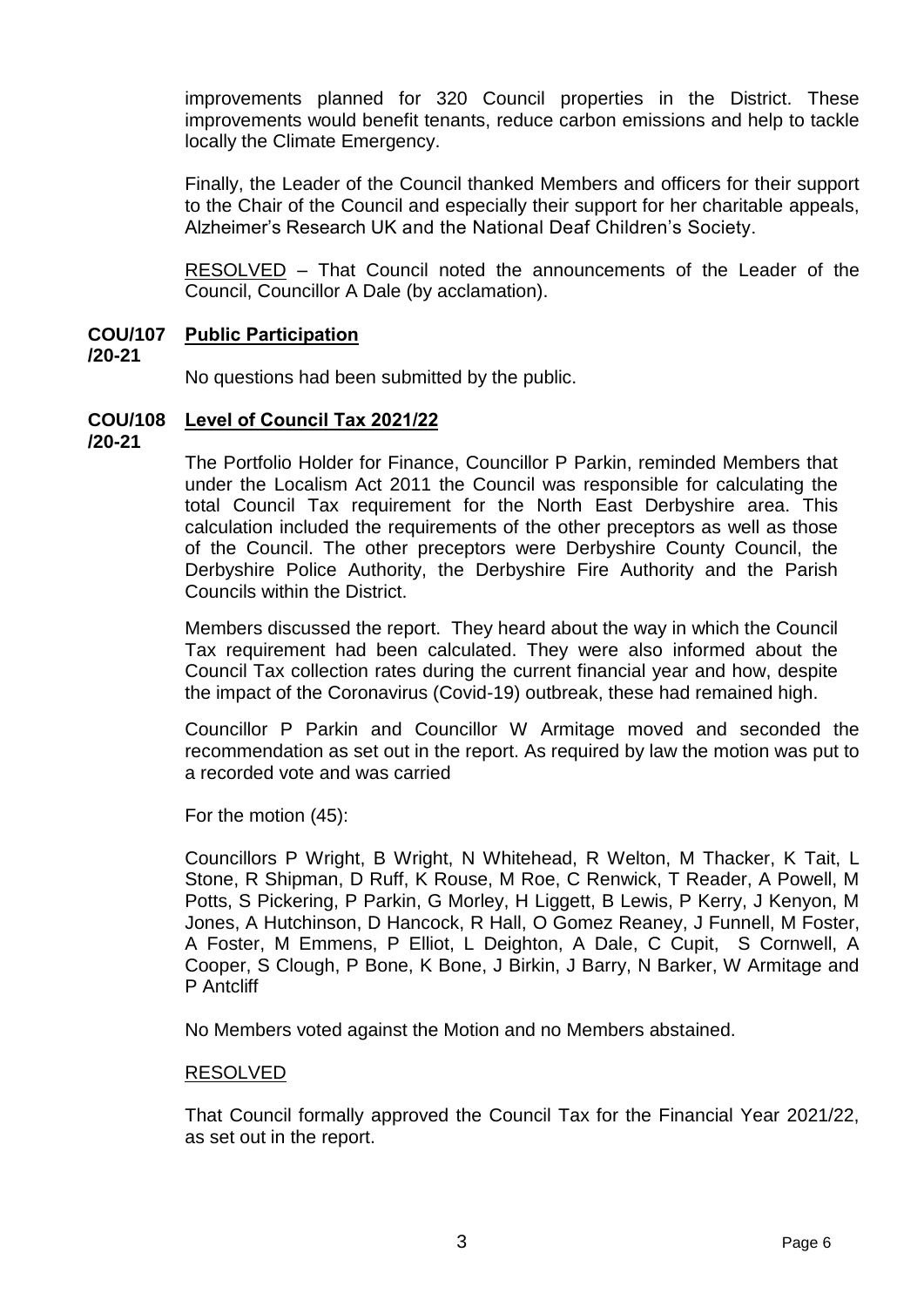#### **COU/109 Annual Pay Policy Statement 2021-22**

### **/20-21**

The Portfolio Holder for Finance, Councillor P Parkin, reminded Council of its obligation under the Localism Act 2011 to publish annually a Pay Policy Statement, setting out its policy for both senior managers and other employees. Members heard how this annual statement also included a range of specific organisational information, which the Council was required to publish under the Local Government Transparency Code 2015. This organisational information included service organisation structures, the grading of senior staff, and the salary ratio between the highest paid employees and the median (average) pay.

Members discussed the Pay Policy Statement. They reflected on the restructure of the Council's Senior Management, which had taken place in 2020. They noted the significant savings which the Senior Management restructure had achieved and how these savings continued to be monitored.

Councillor M Foster and Councillor A Dale moved and seconded the recommendation as set out in the report. The motion was put to the vote and was carried.

RESOLVED - That Council supported the Annual Pay Policy Statement 2021/22.

#### **COU/110 Agile Working Policy**

**/20-21**

The report to Council asked Members to support the Agile Working Policy. This had been developed in conjunction with service managers and Trade Unions. In this context, the Council Joint Consultative Group (CJCG) had endorsed the Agile Working Policy and agreed that it be recommended to Council for approval.

Councillor M Foster and Councillor A Dale moved and seconded the recommendation as set out in the report.

Members were reminded by the Portfolio Holder for Council Services, Councillor M Foster, of how Services had made widespread use of Agile Working during the Coronavirus (Covid-19) outbreak. This was partially a response to the social distancing rules which had been put in place, but also because Agile Working had enabled the Council to meet the needs of local communities in difficult, circumstances. He explained that by adopting the Policy, Council would be able to build on what had already been achieved through Agile Working, so that it could continue to successfully adapt and meet the challenges facing it.

Council discussed the Policy. Cllr D Hancock felt that it ought to be amended. He argued that following consultation by management about Agile Working proposals, employees should able to decide if they did not want to work from home. He highlighted the possible personal, financial and health reasons why they might not want to do this.

In response, the Portfolio Holder stressed that this provision would be implemented in line with the supportive approach to staff, which characterised the Policy as a whole. Councillor M Foster, reiterated his belief that the Policy, as proposed, would enable the Council to work in new and more flexible ways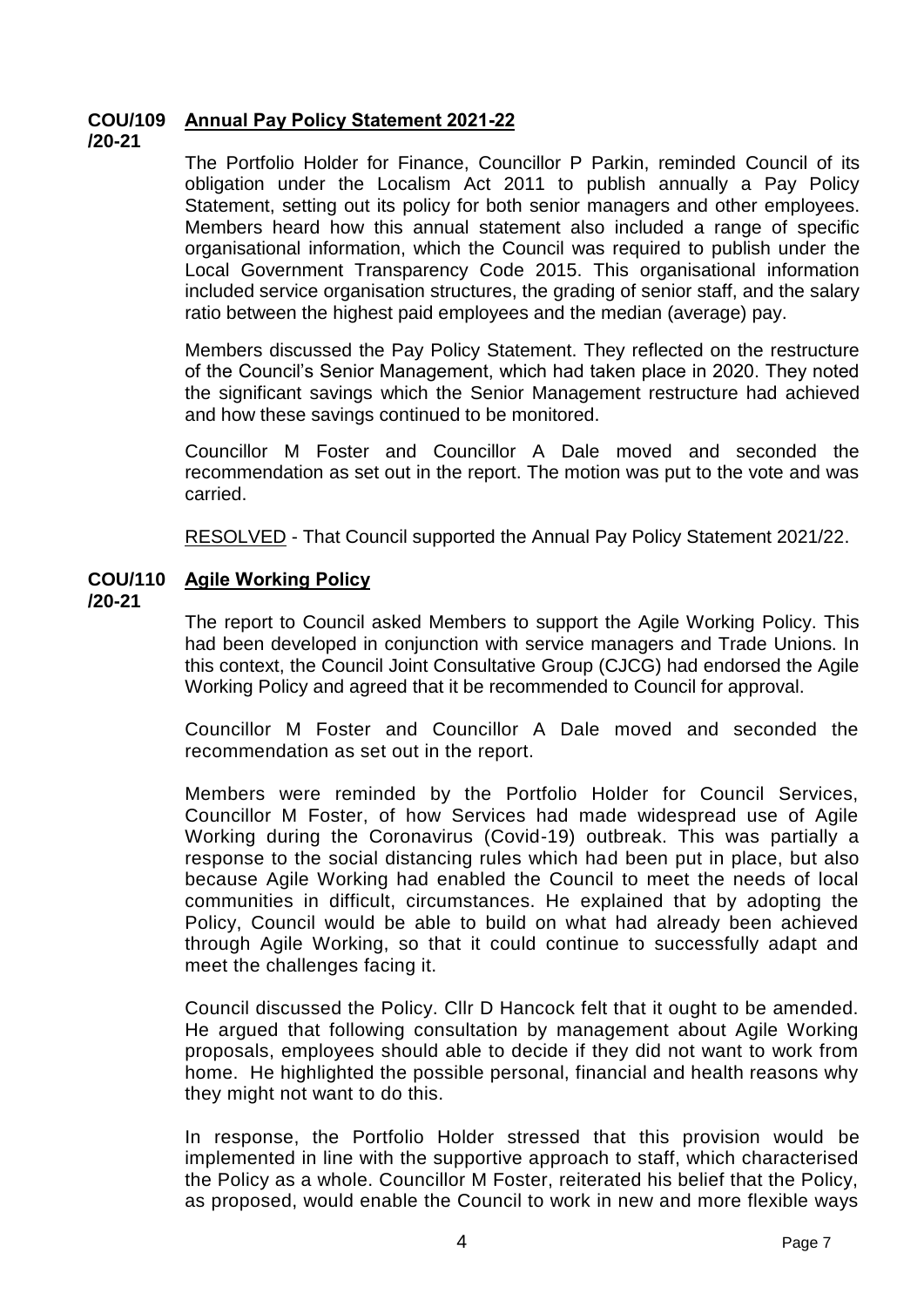through the sensitive use of Agile Working and so should be supported.

During the discussion, Councillor N Barker suggested that the Agile Working Policy be reviewed annually. He believed that an annual review would make it easier to assess the impact of the Policy on staff. He also asked that the aims of the Policy be clarified, to emphasise that in promoting a culture of agile working, the Council supported fully employee wellbeing. Both of these suggestions were agreed. The Organisation and Development Manager was asked to make the necessary changes to the Policy text.

Councillor D Hancock and Councillor R Shipman moved and seconded an amendment to the motion supporting the Policy, subject to a revision that would allow employees to decline home working, if they so wished.

The amendment was put to the vote and was defeated.

The substantive motion, as moved and seconded by Councillor M Foster and Councillor A Dale, was then put to the vote and was approved.

RESOLVED – That Council supported the implementation of the Agile Working Policy.

### **COU/111 Calendar of Meetings 2021/22**

### **/20-21**

Council considered the proposed calendar of meetings for the 2021-22 municipal year. Members heard that changes might be required to the suggested dates for some meetings. Members also heard about the ongoing impact of the Coronavirus (Covid 19) outbreak. They noted that any alterations to scheduled meetings, as a result of legislation relating to the virus outbreak, would be made by the Governance Manager. She would make these changes in consultation with the relevant Chairs.

Councillor A Dale and W Armitage moved and seconded the recommendations as set out in the report. The motion was put to the vote and was carried.

### RESOLVED –

- (1) That Council noted the Calendar of Meetings for the 2021-22 municipal year, as appended to the report;
- (2) That Council delegated authority to the Governance Manager, following consultation with the Chairs of the relevant Committees / Working Groups to amend the Calendar of Meetings 2021/22 as and when required, in accordance with the regulations of the Coronavirus Act 2020 or any subsequent applicable legislation.

### **COU/112 /20-21 To answer any questions from Members asked under Procedure Rule No 9.2**

No questions had been submitted by Members.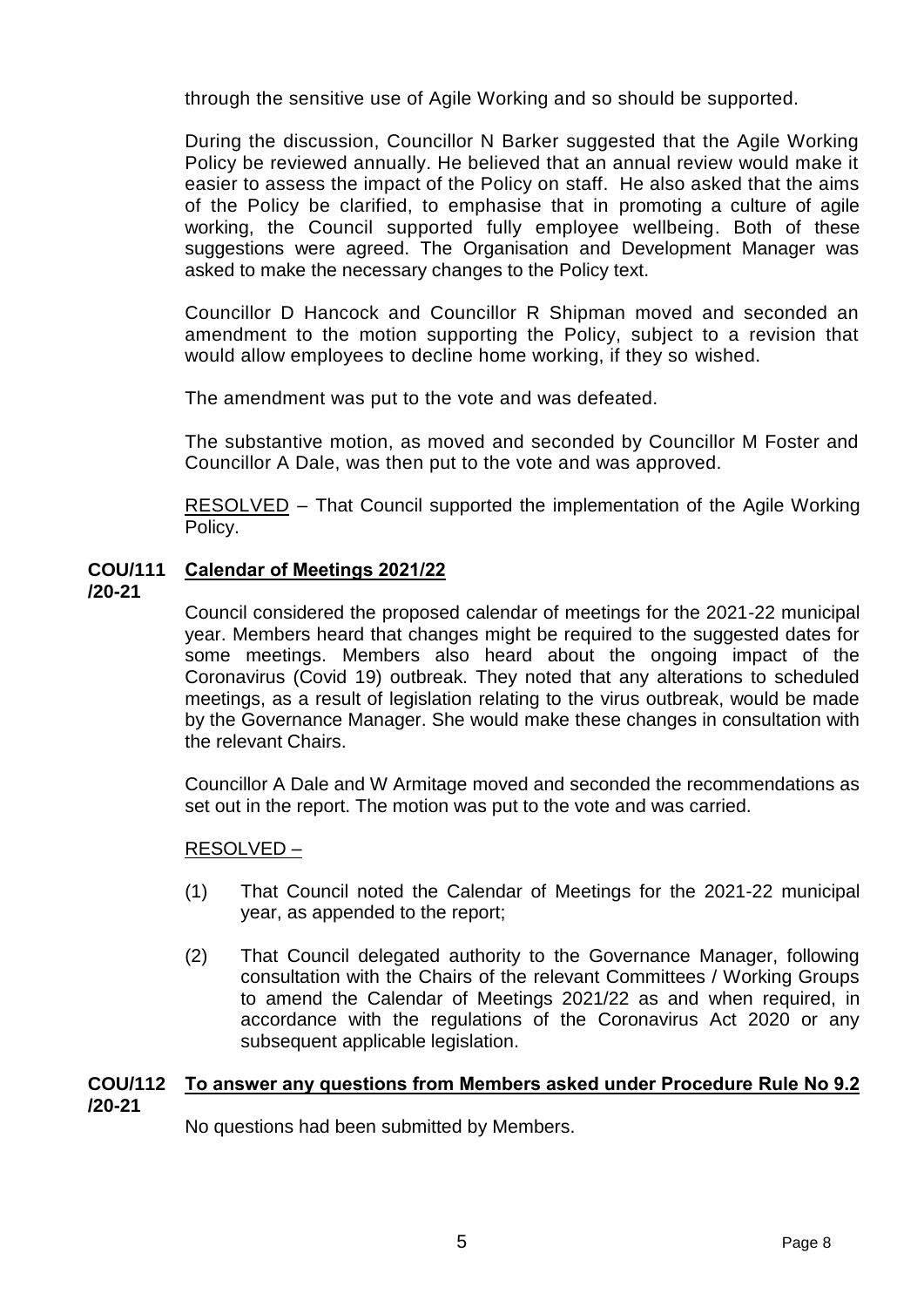### **COU/113 /20-21 To consider any Motions from Members under Procedure Rule No 10**

No Motions had been submitted by Members.

#### **COU/114 Chair's Urgent Business**

**/20-21**

There was no urgent business.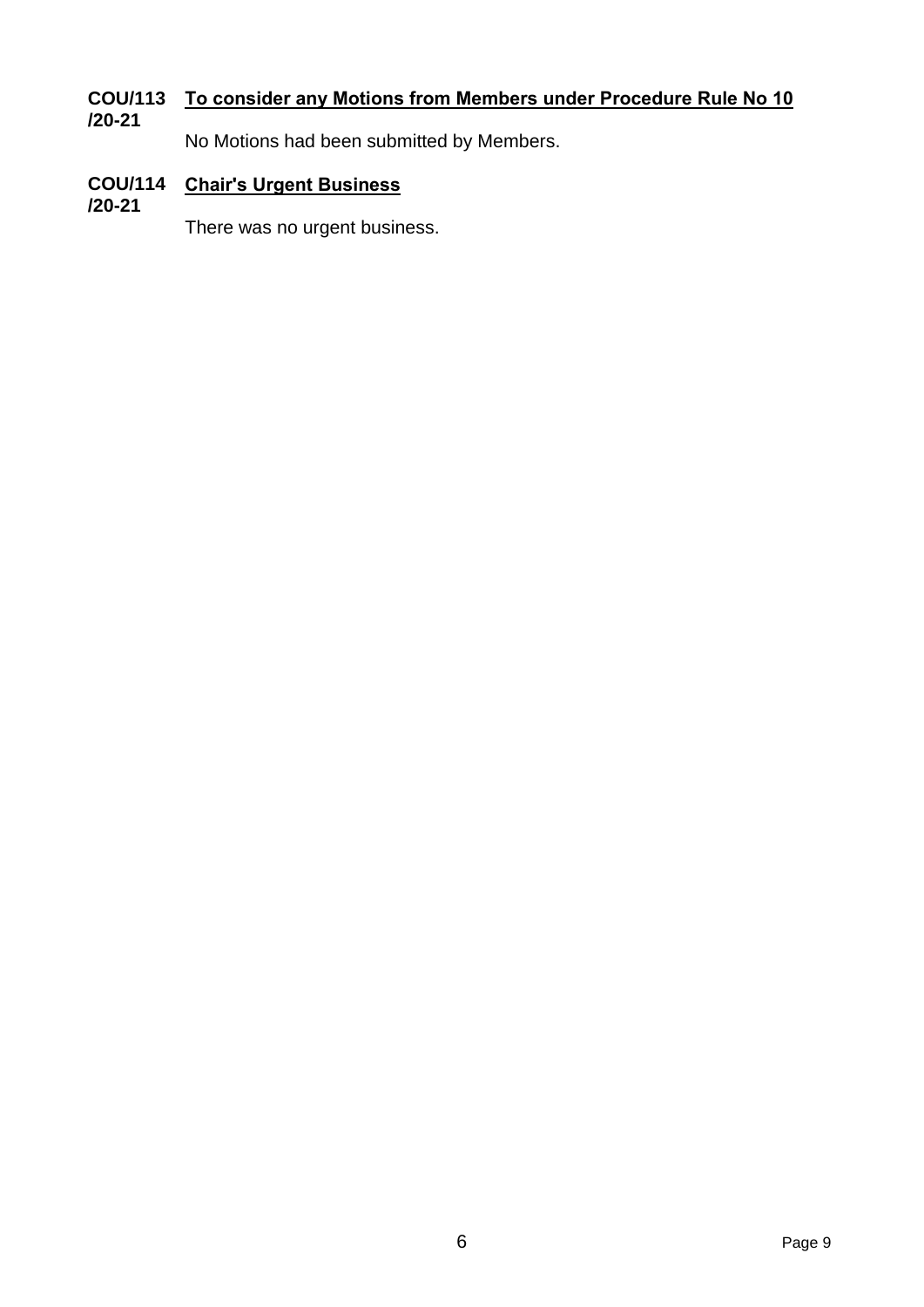### **North East Derbyshire District Council**

### **Annual Council**

### **26 April 2020**

### **Operation of Urgency Rules and Thresholds for Key Decisions**

### **Report of the Joint Head of Corporate Governance & Monitoring Officer**

Classification**:** This report is public

Report By**:** Sarah Sternberg

Contact Officer: Nicola Calver

### **PURPOSE / SUMMARY**

- The purpose of this report is to:
	- (a) Advise of Key Decisions taken under statutory Special Urgency Rules in the past 12 months.
- (b) Advise of decisions taken under Urgency Rules within the Council's Scrutiny Rules (this is where call in provisions are waived as the decision is urgent and cannot be reasonably deferred). Agenda Item 16<br>
Eil<br>
Key Decisions<br>
Monitoring Officer<br>
pecial Urgency Rules in<br>
es within the Council's<br>
vaived as the decision<br>
ning year in line with the<br>
trings.<br>
ne past 12 months under<br>
months under Urgency<br>
cisions
	- (c) Set the Key Decisions threshold for the forthcoming year in line with the constitutional requirement at Annual Council Meetings.

### **RECOMMENDATIONS**

That Council:

- (a) Notes that no decisions have been taken over the past 12 months under Special Urgency rules
- (b) Notes the no decisions taken over the past 12 months under Urgency provisions in the Council's Scrutiny Rules.
- (c) Agrees that the financial thresholds for Key Decisions be maintained at £100,000 (Revenue) and £250,000 (Capital).

Approved by the Portfolio Holder - Yes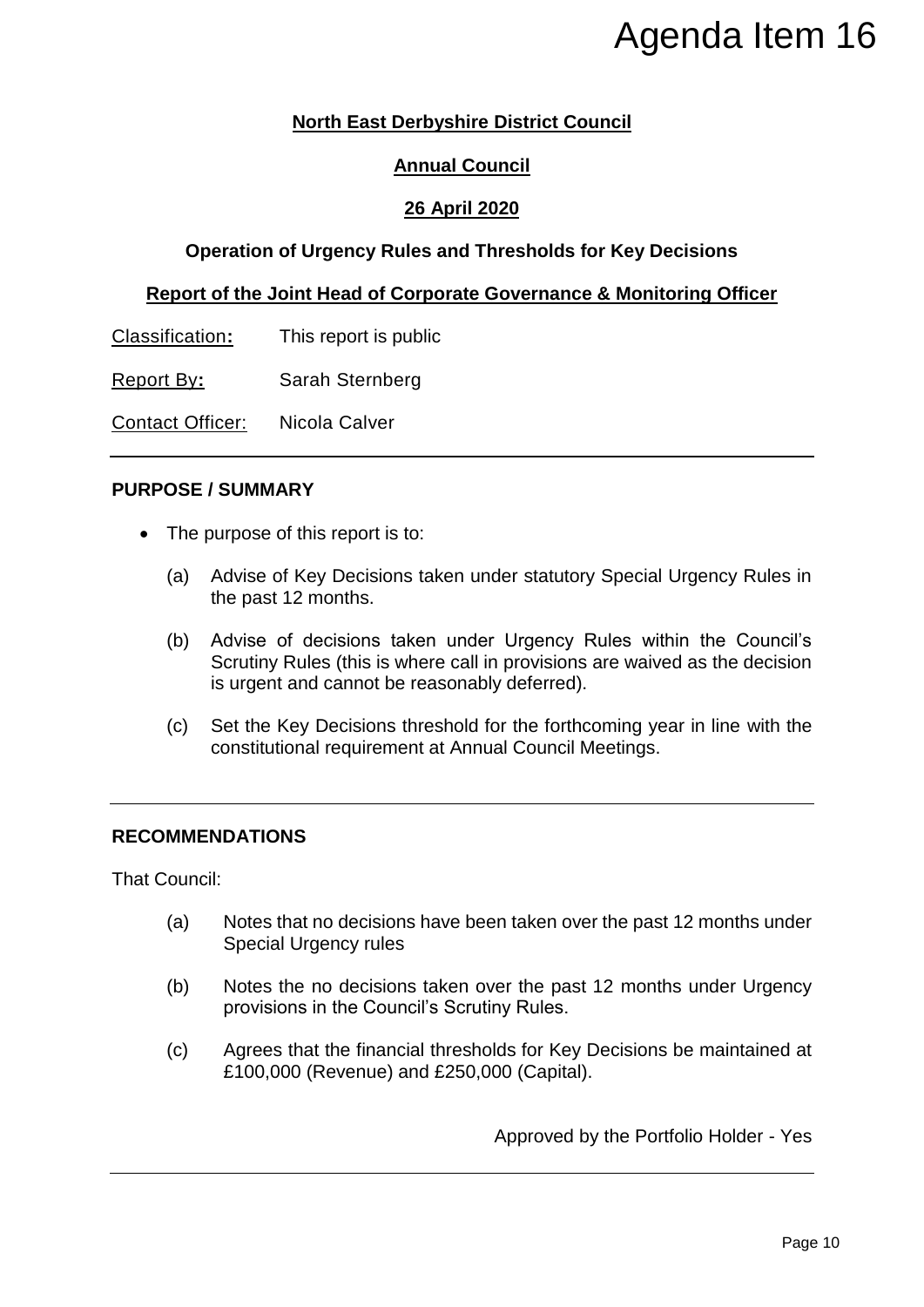### **IMPLICATIONS**

| <b>Finance and Risk:</b><br>Details:                  | $Yes \Box$     | No $\boxtimes$                            |  |
|-------------------------------------------------------|----------------|-------------------------------------------|--|
| Click here to enter text.                             |                |                                           |  |
|                                                       |                | On Behalf of the Section 151 Officer      |  |
| <b>Legal (including Data Protection):</b><br>Details: |                | $Yes\square$<br>No $\boxtimes$            |  |
| Click here to enter text.                             |                |                                           |  |
|                                                       |                | On Behalf of the Solicitor to the Council |  |
| Staffing:<br>Yes <sub>1</sub><br><b>Details:</b>      | No $\boxtimes$ |                                           |  |
| Click here to enter text.                             |                |                                           |  |
|                                                       |                | On behalf of the Head of Paid Service     |  |
|                                                       |                |                                           |  |

### **DECISION INFORMATION**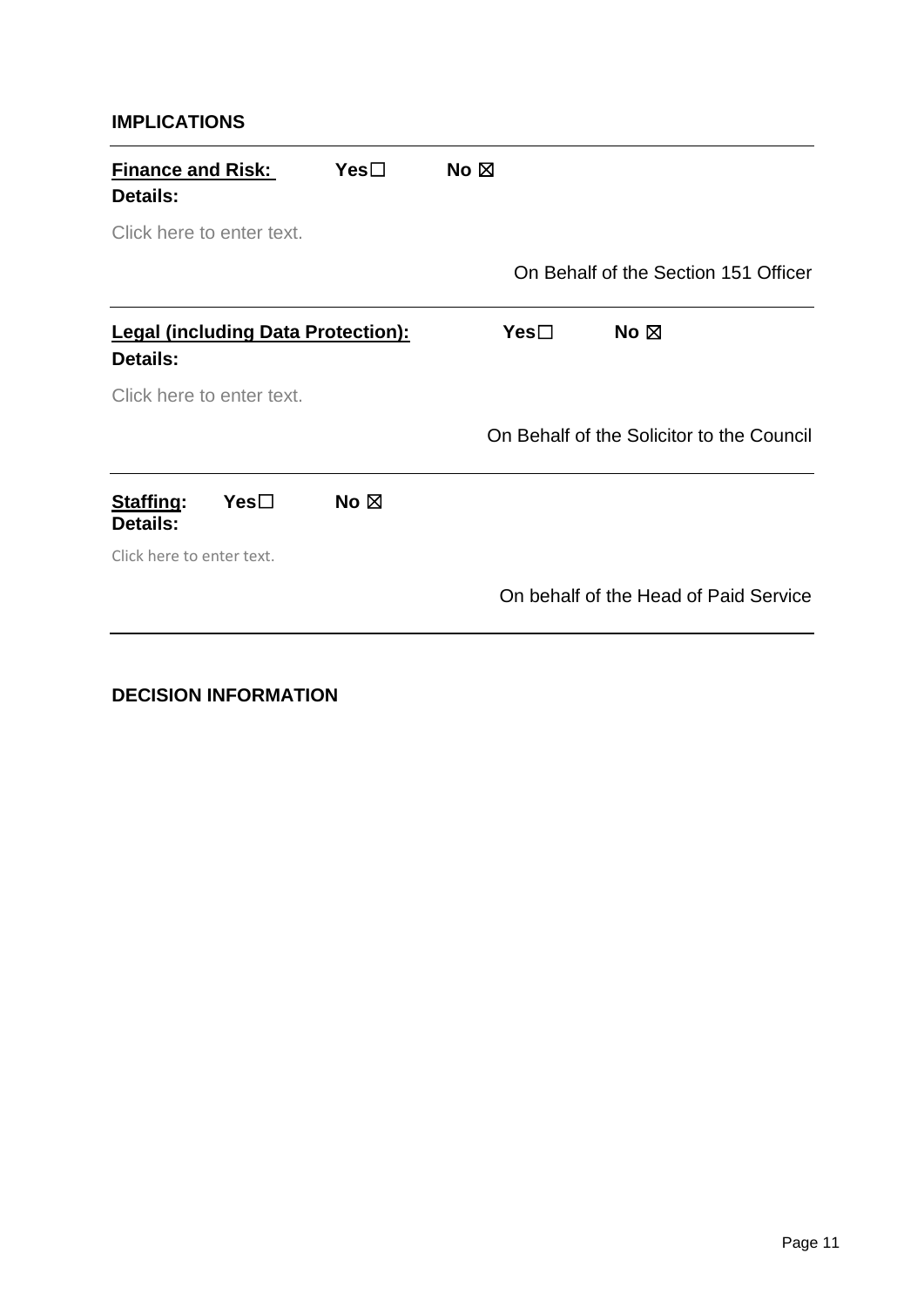| <b>Decision Information</b>                                                                                                                                                                                                               |                                 |
|-------------------------------------------------------------------------------------------------------------------------------------------------------------------------------------------------------------------------------------------|---------------------------------|
| Is the decision a Key Decision?<br>A Key Decision is an executive decision which has a<br>significant impact on two or more District wards or<br>which results in income or expenditure to the Council<br>above the following thresholds: | <b>No</b>                       |
| <b>BDC:</b>                                                                                                                                                                                                                               |                                 |
| Revenue - £75,000 $\Box$ Capital - £150,000 $\Box$<br><b>NEDDC:</b>                                                                                                                                                                       |                                 |
| Revenue - £100,000 $\Box$ Capital - £250,000 $\Box$                                                                                                                                                                                       |                                 |
| ⊠ Please indicate which threshold applies                                                                                                                                                                                                 |                                 |
| Is the decision subject to Call-In?<br>(Only Key Decisions are subject to Call-In)                                                                                                                                                        | <b>No</b>                       |
| <b>District Wards Significantly Affected</b>                                                                                                                                                                                              | <b>None</b>                     |
| <b>Consultation:</b>                                                                                                                                                                                                                      | Yes                             |
| Leader / Deputy Leader $\square$ Cabinet / Executive $\square$<br>SAMT□ Relevant Service Manager □<br>Members $\boxtimes$ Public $\square$<br>Other <b>□</b>                                                                              | Details:<br><b>Ward Members</b> |

**Links to Council Ambition (BDC)/Council Plan (NED) priorities or Policy Framework including Climate Change, Equalities, and Economics and Health implications.**

All

### **REPORT DETAILS**

- **1 Background** *(reasons for bringing the report)*
- 1.1 A Key Decision is an executive (i.e. Cabinet or officer) decision which is likely to:
	- **Result in the Council incurring expenditure which is, or the making of** savings which are, significant having regard to the Council's budget for the service or function to which the decision relates; or
	- Be significant in terms of its effects on communities living or working in an area comprising two or more wards within the District.

In determining the meaning of "significant" the Council must have regard to any guidance for the time being issued by the Secretary of State. The Council has decided that income or expenditure of £100,000 or more and Capital expenditure of £250,000 or more is significant.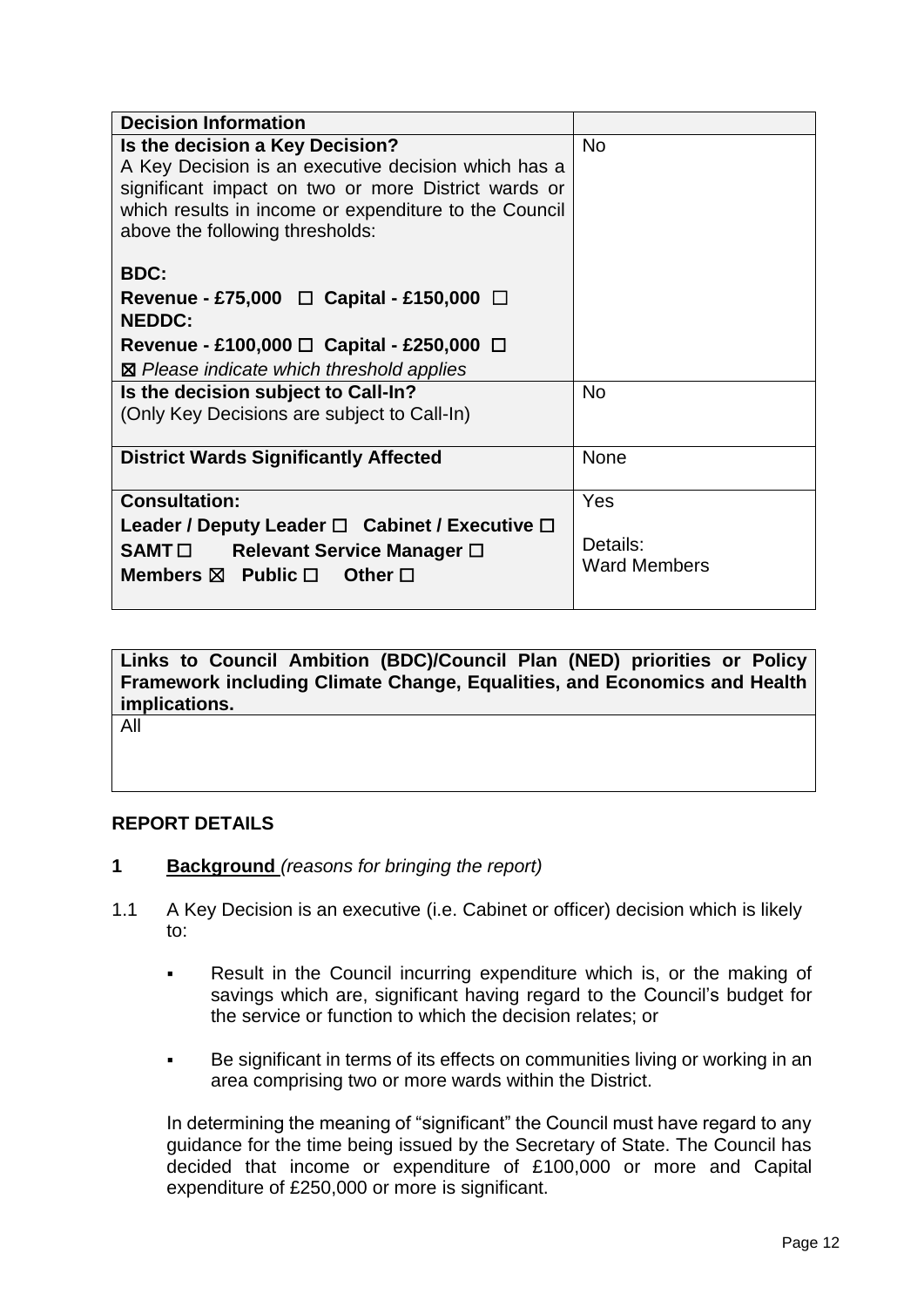- 1.2 The Local Authorities (Executive Arrangements) (Meetings and Access to Information) (England) Regulations 2012 require that all Key Decisions must be published at least 28 days prior to being made. Where this is not possible the decision may still be made so long as there is compliance with General Exception provisions. This involves informing the Chair of the relevant Scrutiny Committee (or, in their absence the Chair of Council or Vice Chair of Council) and publishing a notice five days prior to making the decision outlining the reasons why compliance with the requirements is not possible.
- 1.3 Where it is impractical to comply with the General Exception rules, a Key Decision may only be taken in cases of Special Urgency. This is where the Chair of the relevant Scrutiny Committee (or, in their absence the Chair of Council or Vice Chair of Council) agrees that the decision is urgent and cannot be reasonably deferred. Again, the Council must publish a notice setting out the reasons why the decision is urgent and cannot be reasonably deferred.
- 1.4 The Leader is required to submit, at least on an annual basis, a report setting out those decisions where Special Urgency rules have been used. The report must cover the period since the last report was issued and contain details of the decisions that were made. Since the last such report to Council, no Key Decisions have been taken using Special Urgency rules.
- 1.5 All Key Decisions are subject to the Council's call-in provisions which are set out in the Scrutiny Rules. Call-in provisions may be waived only where a decision is urgent. A decision is urgent if any delay likely to be caused by the call-in process would seriously prejudice the Council's or the public interests. The Chair of the relevant Scrutiny Committee (or, in their absence the Chair of Council or Vice Chair of Council) must agree both that the decision proposed is reasonable in all the circumstances and to it being treated as a matter of urgency. Decisions taken as a matter of urgency are required to be reported to Council, together with the reasons for urgency. In the past 12 months, no decisions have been taken using urgency provisions to waive Call In.
- 1.6 Finally, the Council is required at its Annual Meeting to review the threshold for Key Decisions (see definition in paragraph 1.1). The current thresholds for key decisions, which are recommended to continue, are as follows:
	- Revenue Income, Savings or Expenditure £100,000
	- Capital Income or Expenditure £250,000

### **2. Details of Proposal or Information**

**2**.1 To fulfil a statutory duty to report Key Decisions taken under Special Urgency rules and separate constitutional duties to report decisions where call-in has been waived and set the Key Decision financial thresholds.